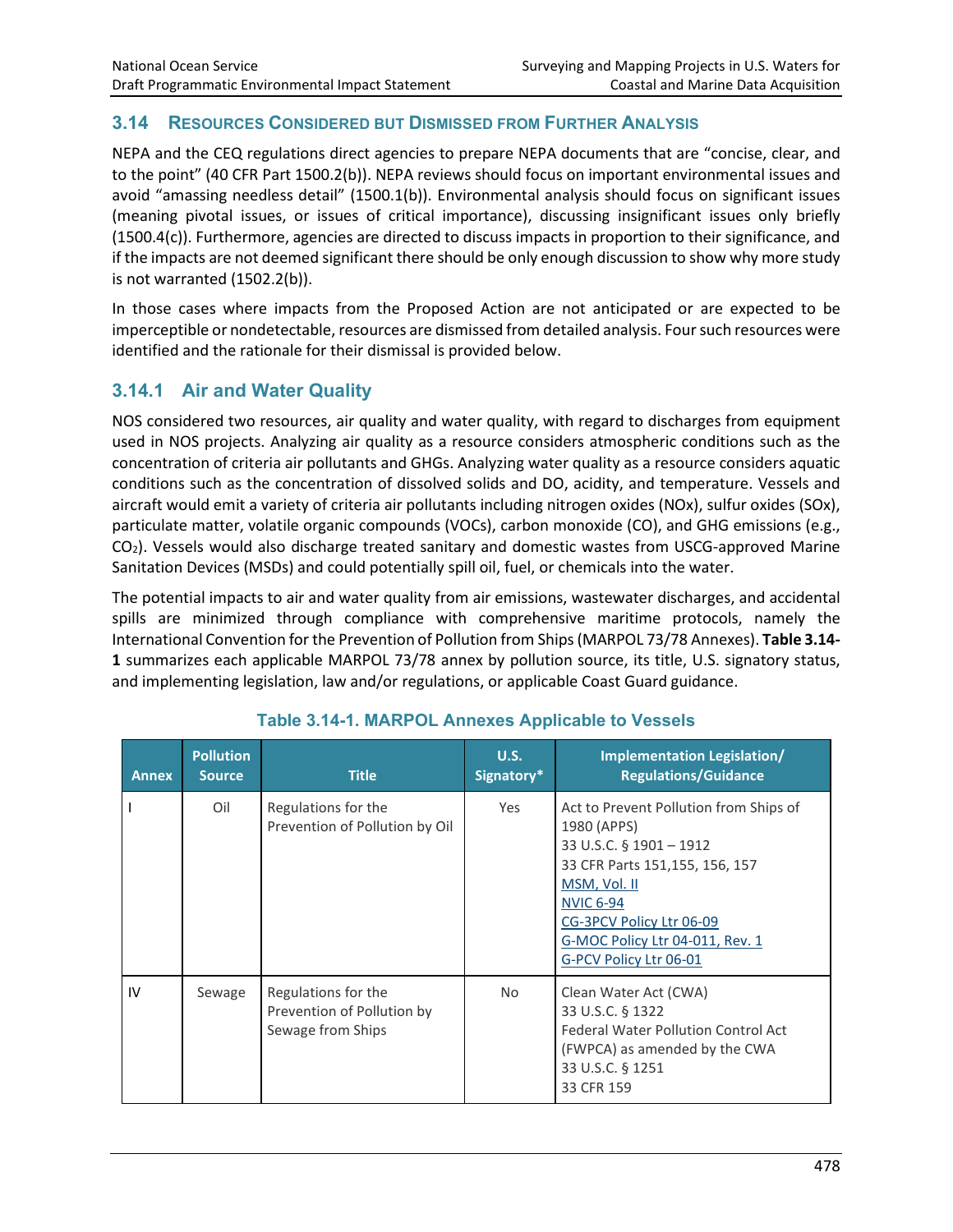| <b>Annex</b> | <b>Pollution</b><br><b>Source</b> | <b>Title</b>                                                            | U.S.<br>Signatory* | Implementation Legislation/<br><b>Regulations/Guidance</b>                                                                                            |
|--------------|-----------------------------------|-------------------------------------------------------------------------|--------------------|-------------------------------------------------------------------------------------------------------------------------------------------------------|
|              |                                   |                                                                         |                    | MSM, Vol. II<br><b>NVIC 01-09</b>                                                                                                                     |
| $\vee$       | Garbage                           | Regulations for the<br>Prevention of Pollution by<br>Garbage from Ships | <b>Yes</b>         | APPS 33 U.S.C. § 1901 - 1912<br><b>33 CFR Parts 151</b><br>MSM, Vol. II                                                                               |
| VI           | Air                               | Regulations for the<br>Prevention of Air Pollution<br>from Ships        | <b>Yes</b>         | APPS 33 U.S.C. § 1901 - 1912<br>EPA Engine Emissions: 40 CFR 94<br>CG-543 Policy Ltr 09-01<br>CG-CVC Policy Ltr 12-04<br><b>EPA Revised Protocols</b> |

Source: USCG, 2018a

\*Indicates whether the U.S. has agreed to comply with this annex. In the case of sewage, the CWA applies to vessels even though the U.S. is not a signatory to the annex.

NOS adheres to NOAA's environmental procedures which comply with MARPOL 73/78 and relevant air and water quality implementing legislation, regulations, and guidance listed in the above table. For example, discharge restrictions for vessel waste and emissions management include handling all hazardous and regulated materials in accordance with applicable laws and appropriately training crew members in materials storage and usage. In addition, NOS projects are dispersed throughout the action area, which would minimize any impact from air emissions and wastewater discharges from a single vessel or aircraft. NOS vessels also represent only a negligible portion of total oceanic vessel traffic, and any resulting impacts produced would be indistinguishable from those produced by all other vessels within the action area. Therefore, potential impacts from emissions and wastewater discharges on air and water quality are generally expected to be imperceptible or nondetectable and is not analyzed further. However, where relevant, the effects from accidental leakage or spillage of oil, fuel, and chemicals, and air emissions from project vessel engines is briefly analyzed where the impacts may be detectable in the context of other resources. For example, the impact of accidental leaks on Sea Turtles is discussed in Section 3.6.2.2.4 and the impact of air emissions on Sea Turtles is discussed in Section 3.6.2.2.7.

# **3.14.2 Soils and Geology**

Impacts to soils and geological resources occur primarily in terrestrial areas and tend to be from activities that come in direct contact with them. NOS projects are predominantly aquatic actions that infrequently come into contact with terrestrial areas. Smaller scale activities associated with installation, maintenance, and removal of land-based tide gauges and GPS stations do require access to terrestrial areas. However, the disturbance resulting from these activities is minimal and impacts to soils and geology would be imperceptible or nondetectable. Any impacts from terrestrial disturbance to essential habitat features (that may include soils) are briefly discussed in the more general Section 3.4, Habitats. As such, potential impacts to soils and geology as a resource are not analyzed further.

# **3.14.3 Airborne Noise for Human Receptors**

A noise is an undesirable sound, one that interferes with communication, is intense enough to damage hearing, or is otherwise intrusive. The main source of airborne noise associated with NOS projects is the operation of vessel engines. Noise could also be generated from airplanes occasionally used in survey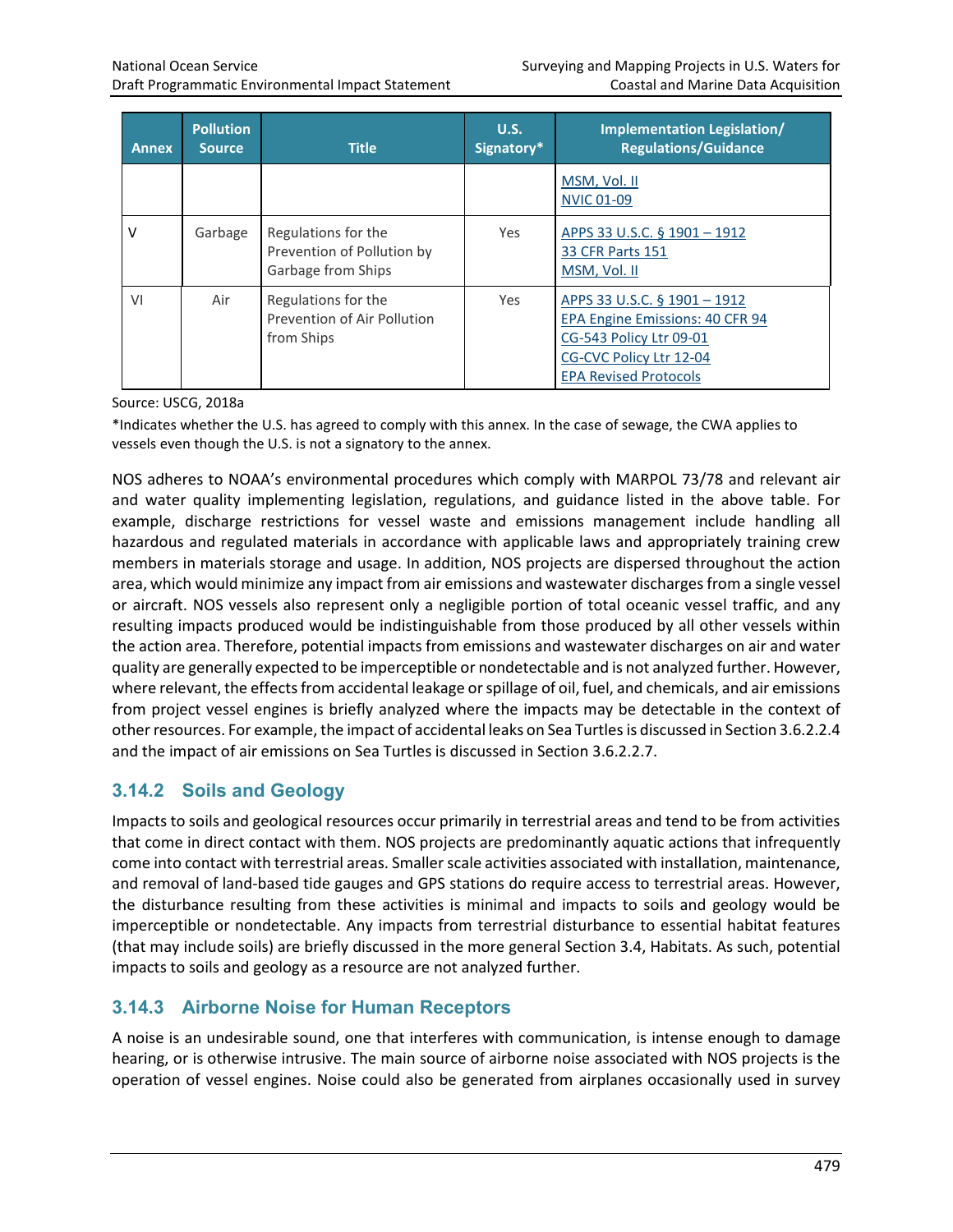activities, flying overhead as well as taking off and landing on landing strips, and floatplanes taking off and touching down on water surfaces.

Airborne noise from vessels used by NOS close to shore would generally be imperceptible or nondetectable to nearby human receptors given the ambient noise of other boat and ship traffic. The acoustic signature of vessels used by NOS would be indistinguishable from other sources of noise near docks, marinas, and ports. While at sea, the airborne noise of vessels used by NOS would be perceptible, but would not be a source of concern given the distance to the human environment. Sound produced by underwater acoustic equipment is outside of the range of human hearing and is not transmitted between water and air; therefore, these sounds are imperceptible to humans in water or air.

Noise from flyovers, take-offs, and landings of fixed-wing aircraft associated with NOS projects would be perceptible by human observers, but very infrequent, localized, and short in duration.

For the reasons presented above, the impact of airborne noise from NOS projects on human receptors is not expected to be perceptible or detectable or of concern. Therefore, potential impacts of airborne noise on human receptors are not analyzed further.

## **3.14.4 Select Freshwater Taxa**

NOS projects may include activities within U.S. freshwater bodies, such as the U.S. portion of the Great Lakes and major lakes such as Tahoe, Mead, Champlain, Okeechobee, and parts of major rivers such as the Mississippi, Missouri, Hudson, and Columbia. Impacts to many freshwater species have been analyzed in the Fish, Birds, and Aquatic Macroinvertebrates resource sections. However, there may be a small number of NOS projects that occur in other freshwater bodies where select freshwater taxa such as amphibians, mammals, and reptiles occur. Analysis of impacts for these select freshwater taxa was not carried forward for the following reasons.

NOS projects within freshwater bodies would occur far less frequently than in marine environments. For example, from 2016 to 2021, less than 3 percent of NOS projects occurred in freshwater bodies.

Based on a preliminary analysis, some stressors are likely to cause adverse, negligible impacts, including vessel presence, vessel wake, and accidental spills. The nature of these impacts is very similar to those analyzed in the Fish, Birds, Marine Mammals, and Aquatic Macroinvertebrates resource sections. The remaining stressors analyzed in this Draft PEIS are not likely to affect these select freshwater taxa or are expected to be de minimis. The resulting incremental impacts would not be any greater than those already experienced by other freshwater species.

Project specific reviews would be conducted to determine if any select freshwater ESA-listed species are present in a project area; if those ESA-listed species are identified, NOS would then consult with the USFWS or NMFS, as applicable. Therefore, potential impacts to these freshwater species are not analyzed further in this Draft PEIS.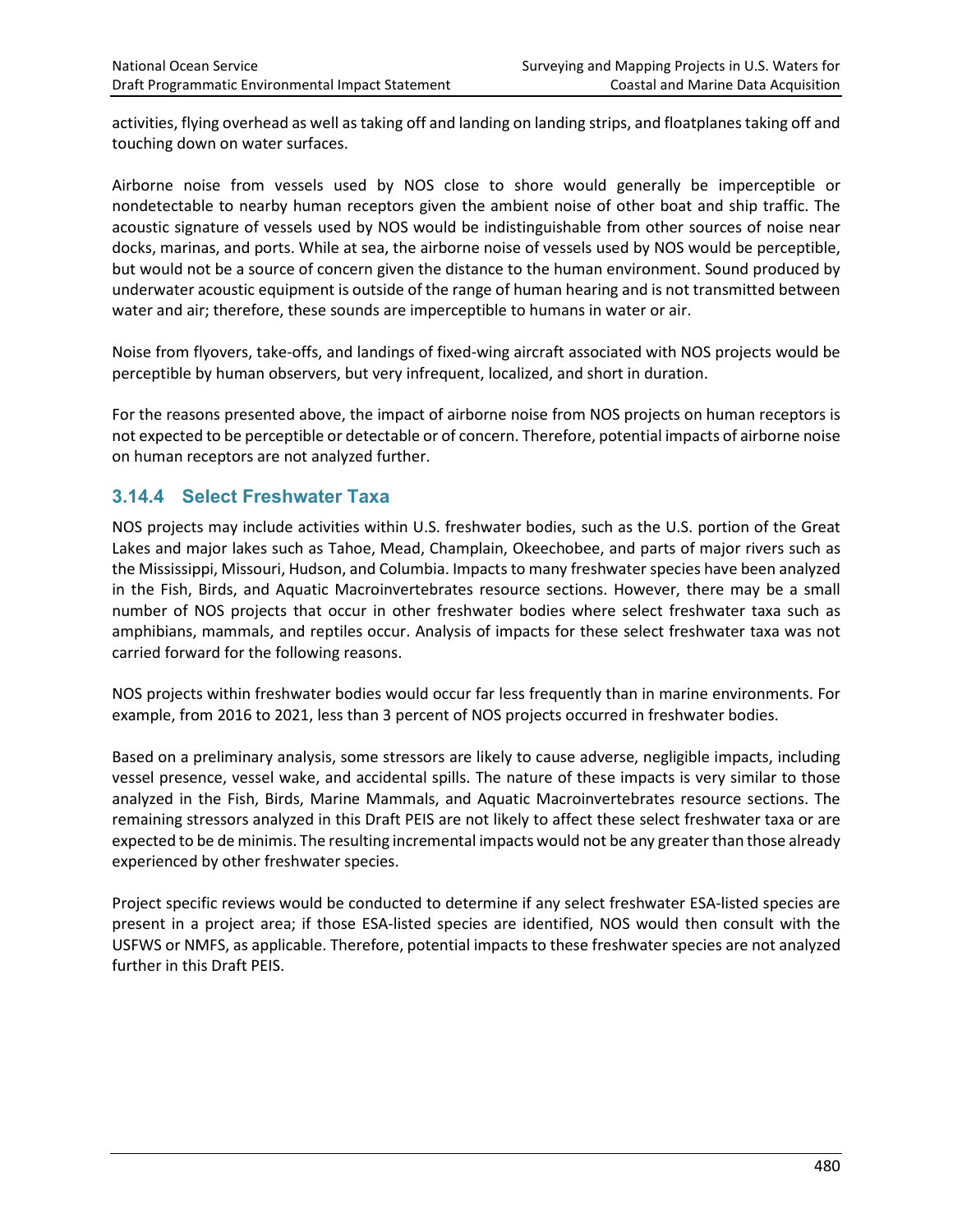#### **3.15 RELATIONSHIP BETWEEN SHORT-TERM USES OF THE ENVIRONMENT AND THE MAINTENANCE AND ENHANCEMENT OF LONG-TERM PRODUCTIVITY**

Section 102(C)(iv) of NEPA and 40 CFR 1502.16 require an EIS to address the relationship between local short-term uses of the human environment and the maintenance and enhancement of long-term productivity. This involves the consideration of whether a proposed action is sacrificing environmental resources in the long term for some short-term value to the project proponent or the public.

Many of the proposed NOS surveying and mapping projects may cause short-term adverse impacts on resources including marine/aquatic wildlife and habitats. However, these impacts are generally predicted to be minor and temporary and thus would not lead to any lasting effects.

The Proposed Action would provide the public and private sectors with nautical charts, benthic habitat condition maps, current and tide charts, and other products necessary for safe navigation, economic security, and environmental sustainability. The data collected by NOS are used to conserve, preserve, and restore ecological resources, including marine/aquatic wildlife and habitat, coral reefs, and cultural and historic resources. The data allow federal, state, and local governments to make informed decisions about fishing areas and other natural resource management issues. Thus, the Proposed Action provides longterm, beneficial effects to environmental resources. None of the alternatives would entail short-term uses of the environment that would compromise, impair, or reduce long-term environmental productivity.

#### **3.16 IRREVERSIBLE AND IRRETRIEVABLE COMMITMENTS OF RESOURCES**

Section 102(C)(v) of NEPA requires an EIS to address "any irreversible and irretrievable commitments of resources which would be involved in the Proposed Action should it be implemented." Irreversible and irretrievable commitments of resources refer to losses to or impacts on natural resources that cannot be recovered or reversed.

Irreversible commitments of resources are those that cannot be regained. "Irreversible" applies mainly to the effects from use or depletion of nonrenewable resources, such as fossil fuels or cultural resources, or to factors such as soil productivity that are renewable only over long periods of time. Under Alternatives A, B, and C, the use of non-renewable energy sources would be an irreversible commitment of resources. Non-renewable energy consumption would occur via the combustion of fossil fuels (diesel fuel) in vessels used by NOS. However, the amount of fossil energy consumed would represent a minute fraction of that consumed annually by the nation's governmental, commercial, and recreational boat and shipping fleet. It would be an even smaller fraction of the nation's aggregate annual fossil fuel consumption.

Irretrievable commitments of resources are those that are lost for a period of time, but not permanently. No irretrievable commitments of resources are expected from implementation of the Proposed Action.

## **3.17 UNAVOIDABLE ADVERSE IMPACTS**

Section 102(2)(c)(ii) of NEPA requires that an EIS include information on "any adverse environmental effects which cannot be avoided should the proposed action be implemented." Unavoidable adverse impacts are the effects on the human environment that would remain after mitigation measures and best practices have been applied. They do not include temporary or permanent impacts that would be mitigated. While these impacts do not have to be avoided by the planning agency, they must be disclosed, considered, and mitigated where possible (40 CFR § 1500.2[e]). All three alternatives (A, B, and C) of the Proposed Action would have the same unavoidable adverse impacts but to different degrees because the level of effort differs. Alternative B would have slightly greater unavoidable adverse impacts than